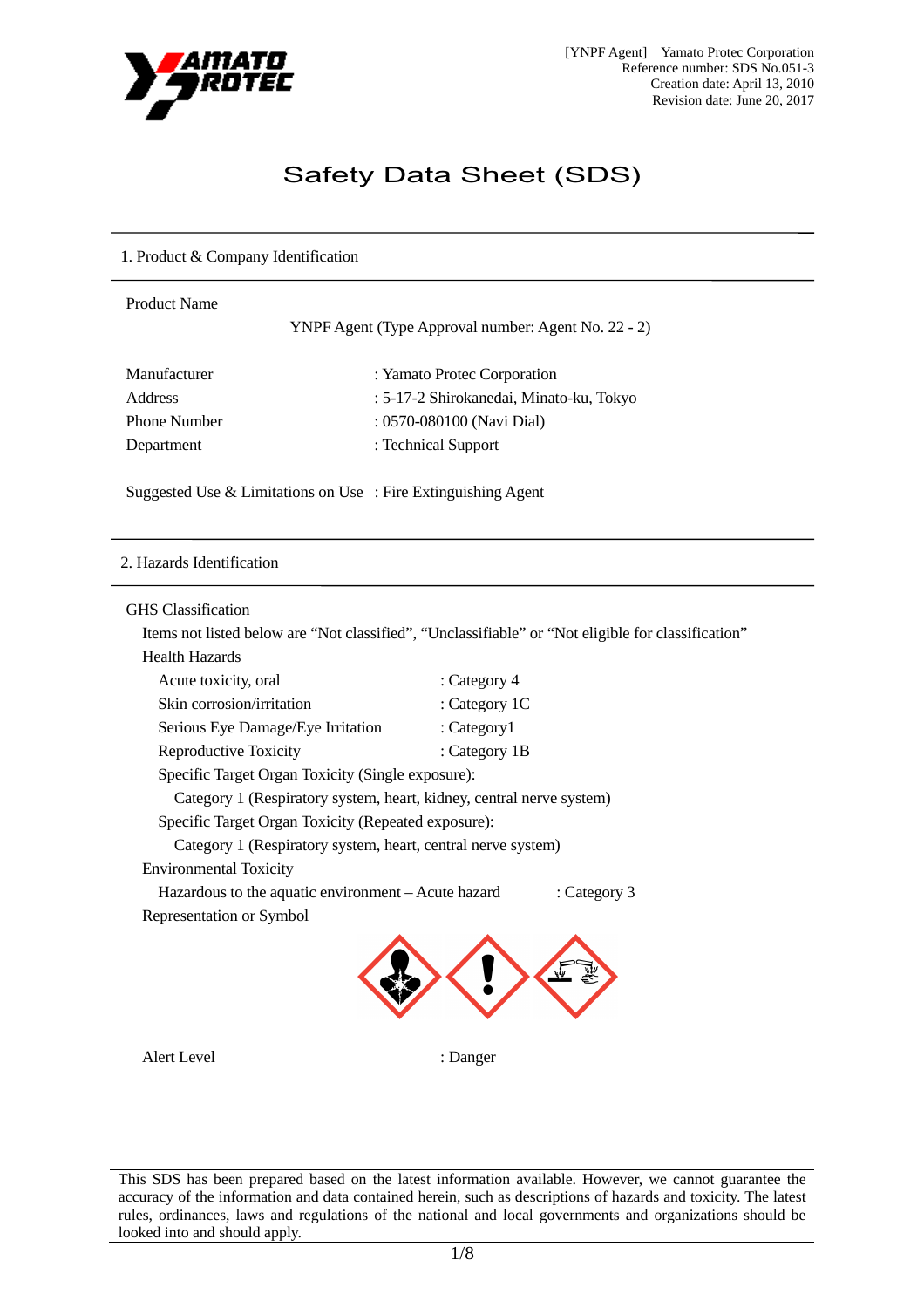

Health hazard ststements Harmful if swallowed Causes severe skin burns and eye damage Causes serious eye damage May damage fertility or the unborn child Causes damage to Respiratory system, heart, kidney, central nerve system Causes damage to Respiratory system, heart, central nerve system through prolonged or repeated exposure. Harmful to aquatic life Precautionary statement Safety Precautions Do not handle until all safety precautions have been read and understood. Do not breathe dust/fume/gas/mist/vapors/spray. Do not eat, drink or smoke when using this product. Wash hands thoroughly after handling. Avoid release to the environment. Wear protective gloves/protective clothing/eye protection/face protection. Wear respiratory protection. First Aid Measures IF SWALLOWED Rinse mouth. Do NOT induce vomiting. Call a POISON CENTER/ doctor if you feel unwell. IF ON SKIN Rinse skin with water/shower. Immediately call a POISON CENTER/doctor. IF IN EYES Rinse cautiously with water for several minutes. Remove contact lenses, if present and easy to do. Continue rinsing. Immediately call a POISON CENTER/doctor. If exposed or concerned Get medical advice/attention. Storage

Avoid high humidity, keep the product within the operating temperature range, and if possible, under lock indoors.

#### Disposal

The contents and the container should be disposed of by waste disposal contractors licensed by the Governor.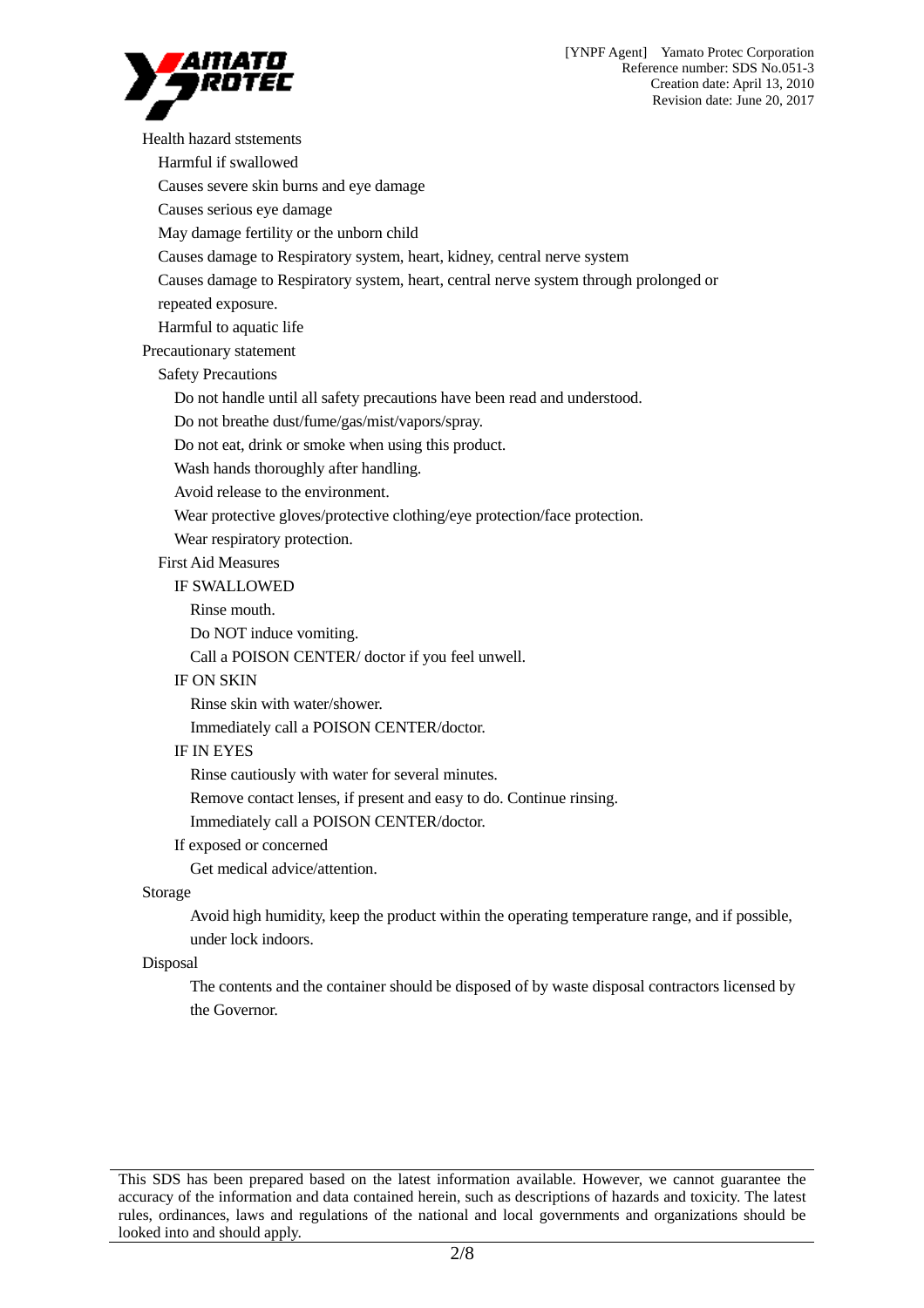

# 3. Composition/Information on Ingredients

## Single Component or Mixture : Mixture :

Chemical Name or Common Name : Fire extinguishing agent

Reinforced liquid for fire extinguishers (Neutral)

| <b>Chemical Name</b>      | CAS Number     | <b>Official Gazette</b> | Concentration or           |
|---------------------------|----------------|-------------------------|----------------------------|
| or Common Name            |                | Reference Code          | <b>Concentration Range</b> |
| Ethylene glycol           | $107 - 21 - 1$ | $(2) - 230$             | 20 to 25%                  |
| Ammonia compound          | Available      | Available               | 10 to 15%                  |
| Hydrocarbon surfactant    | Available      | Available               | 1 to 1.5%                  |
| Fluorochemical surfactant | Available      | Available               | $0.5\%$ or less            |

#### 4. First Aid Measures

#### IF SWALLOWED

Rinse mouth.

Do NOT induce vomiting.

Call a POISON CENTER/ doctor if you feel unwell.

# IF ON SKIN

Rinse skin with water/shower.

Immediately call a POISON CENTER/doctor.

#### IF IN EYES

Rinse cautiously with water for several minutes.

Remove contact lenses, if present and easy to do. Continue rinsing.

Immediately call a POISON CENTER/doctor.

# If exposed or concerned

Get medical advice/attention.

# 5. Fire Fighting Measures

Fire Extinguishing Agent Not To Be Used : Not applicable Special Hazards : No data available Special Fire Fighting Procedures : Not applicable Protection of Fire Fighters : Not applicable

- Fire Extinguishing Agent : Not applicable due to non-combustibility
	-
	-
	-
	-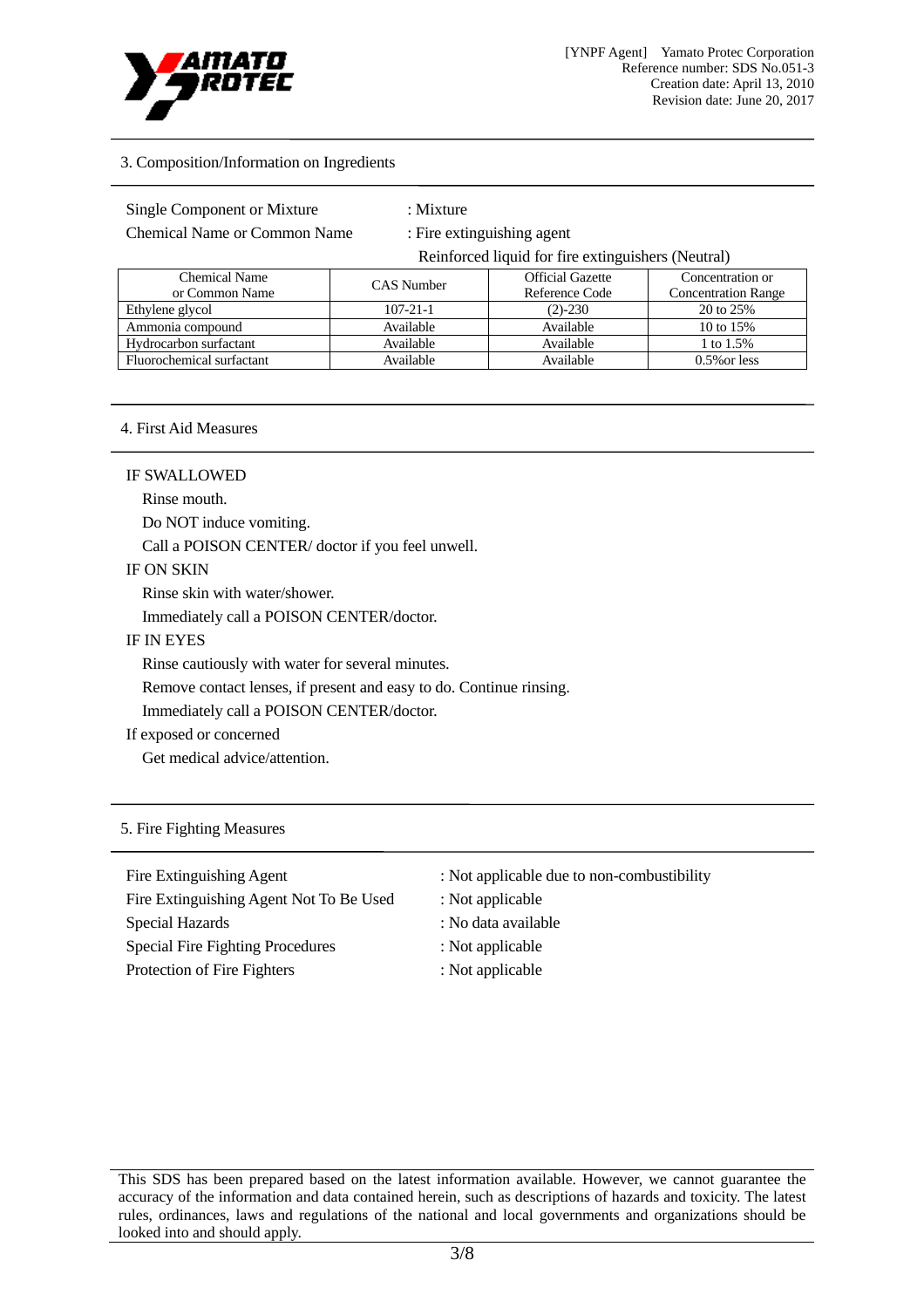

# 6. Leakage Measures

| Personal Precautions, Protective Equipment and Emergency Measures                |                                                                                                           |  |
|----------------------------------------------------------------------------------|-----------------------------------------------------------------------------------------------------------|--|
| Immediately isolate the appropriate distances in all directions as leakage area. |                                                                                                           |  |
| Prohibit unauthorized persons from entering the area.                            |                                                                                                           |  |
|                                                                                  | The workers should wear suitable protective equipment (See "8. Exposure Prevention and Protection         |  |
| Measures") and avoid eye or skin contact and inhalation.                         |                                                                                                           |  |
|                                                                                  | Do not touch any damaged container or leaked material without wearing suitable protective clothing.       |  |
| Stay in the wind.                                                                |                                                                                                           |  |
| Leave depression.                                                                |                                                                                                           |  |
| Ventilate sealed places.                                                         |                                                                                                           |  |
| <b>Environmental Precautions</b>                                                 |                                                                                                           |  |
| Be careful not to affect the environment by discharging into rivers and others.  |                                                                                                           |  |
| Dispose of the collection as industrial waste.                                   |                                                                                                           |  |
| Collection, neutralization, containment, and cleanup procedures and equipment    |                                                                                                           |  |
|                                                                                  | Sweep scattered matter together into a sealable container and dispose of it according to "13. Disposal    |  |
|                                                                                  | Considerations". Then, wash off with plenty of water. In this case, be careful so that thick waste fluid  |  |
| does not flow into rivers and others.                                            |                                                                                                           |  |
| Prevention of Secondary hazards                                                  |                                                                                                           |  |
| Collect leaked material immediately.                                             |                                                                                                           |  |
| Prohibit unauthorized persons from entering the area around the leaked place.    |                                                                                                           |  |
|                                                                                  | In the case of inflow into rivers or public waterways, report to the person in charge of pollution in the |  |
| local government immediately.                                                    |                                                                                                           |  |
| 7. Handling and Storage Instructions                                             |                                                                                                           |  |
|                                                                                  |                                                                                                           |  |
| Handling                                                                         |                                                                                                           |  |
| <b>Technical Measures</b>                                                        | : Implement measures stated in "8. Exposure Prevention and                                                |  |
|                                                                                  | Protection Measures" and wear suitable protective equipment                                               |  |
|                                                                                  | such as protective glasses and gloves, if required.                                                       |  |
| <b>Safe Handling Instructions</b>                                                | : None in particular                                                                                      |  |
| <b>Hygiene Measures</b>                                                          | : Wash hands thoroughly after handling.                                                                   |  |
|                                                                                  |                                                                                                           |  |

Storage Storage : Avoid high humidity, keep the product within the operating temperature range, and if possible, under lock indoors. Container and Packing Material : Product container or appropriate fire extinguisher, etc.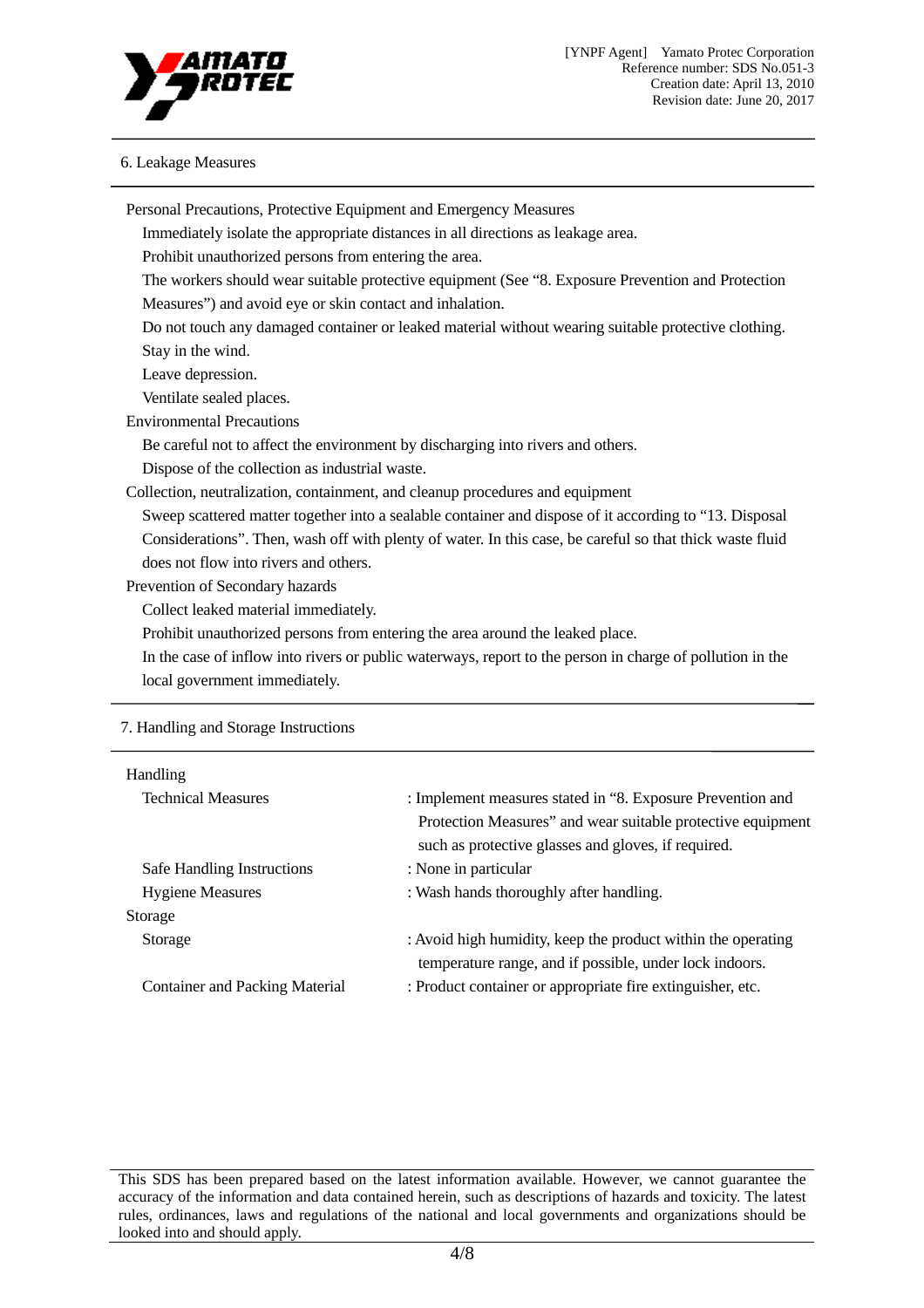

#### 8. Exposure Prevention and Protection Measures

| Allowable Concentration (Exposure limit, biological exposure index) |                                                                                    |  |
|---------------------------------------------------------------------|------------------------------------------------------------------------------------|--|
| Ethylene glycol                                                     |                                                                                    |  |
| ACGIH (2010 edition)                                                | TWA-STEL C $100 \text{ mg/m}^3$                                                    |  |
| <b>Equipment Measures</b>                                           |                                                                                    |  |
| None in particular                                                  |                                                                                    |  |
| Protective Equipment                                                |                                                                                    |  |
|                                                                     | Respiratory Protective Equipment : Wear suitable respiratory protective equipment. |  |
| <b>Hand Protection</b>                                              | : Wear suitable protective gloves.                                                 |  |
| Eye Protection : Use suitable eye protection.                       |                                                                                    |  |
|                                                                     | Skin and Body Protection: Wear suitable protective clothing and masks.             |  |
| <b>Hygiene Measures</b>                                             | : Wash hands thoroughly after handling.                                            |  |

#### 9. Physical and Chemical Properties

| Physical State, Form, Color                            | : Light yellow transparent liquid |
|--------------------------------------------------------|-----------------------------------|
| Odor                                                   | : Unique odor                     |
| pH                                                     | : 7.7 $(20 °C)$                   |
| Melting Point, Freezing Point                          | : -20.5 $\degree$ C or lower      |
| Boiling Point, initial boiling point and Boiling Range | : No data available               |
| <b>Flash Point</b>                                     | : None                            |
| <b>Explosion Limits</b>                                | : No data available               |
| Vapor Pressure                                         | : No data available               |
| Vapor Density ( $air = 1$ )                            | : No data available               |
| Specific Gravity (relative density)                    | : 1.11 (20 °C)                    |
| Solubility                                             | : Easily soluble in water         |
| <b>Octanol-Water Partition Coefficient</b>             | : Not applicable                  |
| <b>Autoignition Temperature</b>                        | : No data available               |
| Decomposition Temperature                              | : No data available               |
| <b>Odor Threshold</b>                                  | : No data available               |
| <b>Evaporation Rate</b>                                | : No data available               |
| Flammability (solid, gas)                              | : Not applicable                  |
| <b>Viscosity</b>                                       | : 3.6 cSt $(20^{\circ}C)$         |
|                                                        |                                   |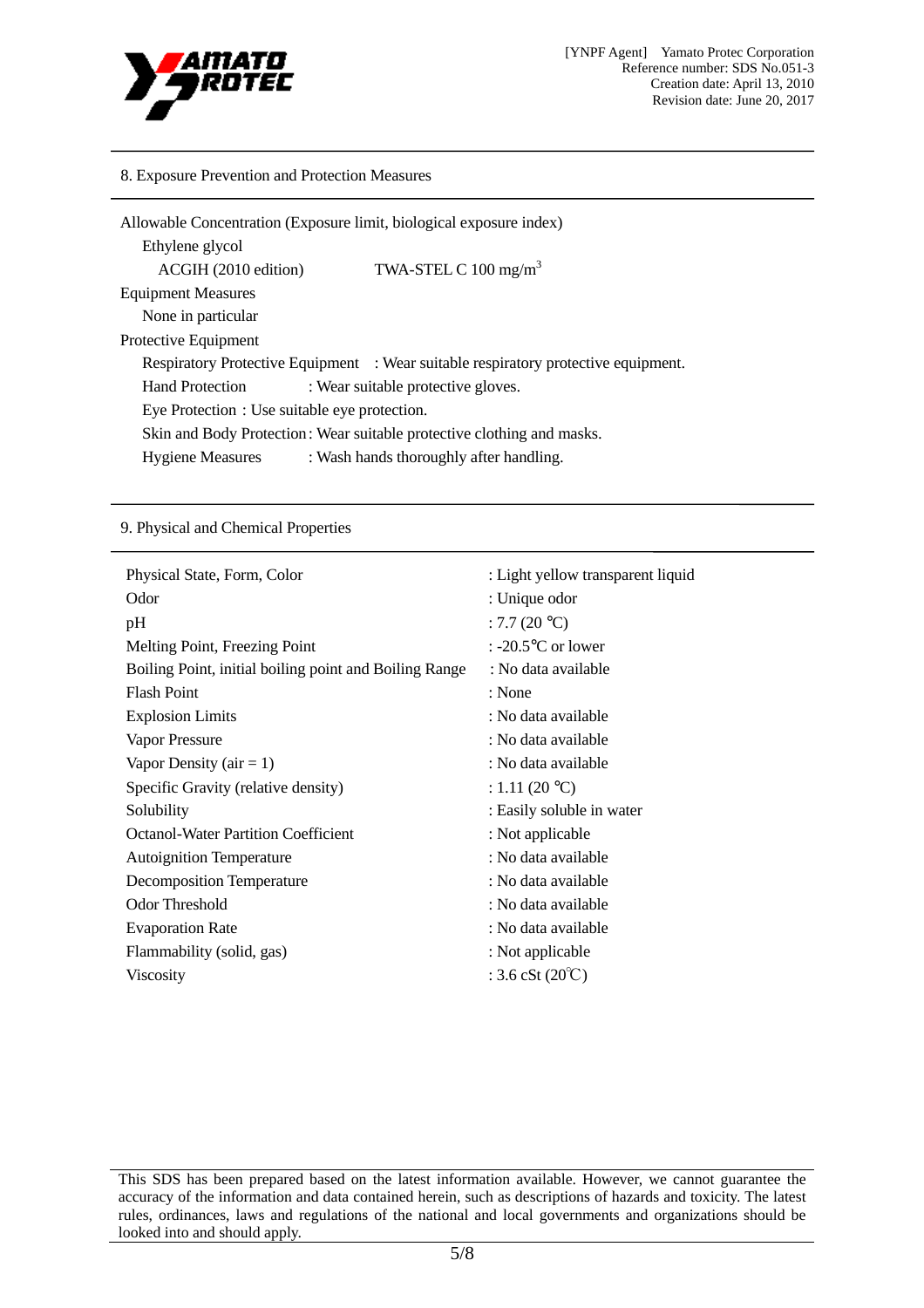

# 10. Stability and Reactivity

| <b>Stability</b>                        | : Stable under normal handling conditions                                          |
|-----------------------------------------|------------------------------------------------------------------------------------|
| Reactivity                              | : No data available                                                                |
| <b>Hazardous Reactivity</b>             | : No hazardous reactivity under normal handling conditions                         |
| Conditions to Avoid                     | : No data available                                                                |
| Incompatible Hazardous Materials        | : No data available                                                                |
| <b>Hazardous Decomposition Products</b> | : HF (hydrogen fluoride), F2 (fluorine gas) and fluorocarbons<br>can be generated. |

#### 11. Toxicological Information

| <b>Acute Toxicity</b>                                                | : Category 4 (Oral) |  |
|----------------------------------------------------------------------|---------------------|--|
| <b>Skin Corrosion/Irritation</b>                                     | : Category $1C$     |  |
| Serious Eye Damage/Eye Irritation                                    | : Category 1        |  |
| Respiratory or Skin Sensitization                                    | : No data available |  |
| Germ-Cell Mutagenicity                                               | : Not classified    |  |
| Carcinogenicity                                                      | : Unclassifiable    |  |
| Reproductive Toxicity                                                | : Category 1B       |  |
| Specific Target Organ Toxicity (Single exposure):                    |                     |  |
| Category 1 (Respiratory system, heart, kidney, central nerve system) |                     |  |
| Specific Target Organ Toxicity (Repeated exposure):                  |                     |  |
| Category 1 (Respiratory system, heart, central nerve system)         |                     |  |
| <b>Aspiration Hazard</b>                                             | : No data available |  |

# 12. Environmental Impact Information

| Hazardous to the aquatic environment – Acute hazard             |                                  | : Category 3        |
|-----------------------------------------------------------------|----------------------------------|---------------------|
| Hazardous to the aquatic environment – Long term hazard         |                                  | : Not classified    |
| Persistence and Decomposability                                 |                                  | : No data available |
| <b>Bioaccumulation</b>                                          |                                  | : No data available |
| Migration in soil                                               |                                  | : No data available |
| Harmfulness to ozone layer                                      |                                  | : No data available |
| <b>Others</b>                                                   |                                  |                     |
| <b>Other Environmental Toxicity:</b>                            |                                  |                     |
| BOD: $1.6 \times 10^5$ mg/L                                     | Measurement method JIS K 0102 21 |                     |
| COD: $2.3 \times 10^5$ mg/L<br>Measurement method JIS K 0102 21 |                                  |                     |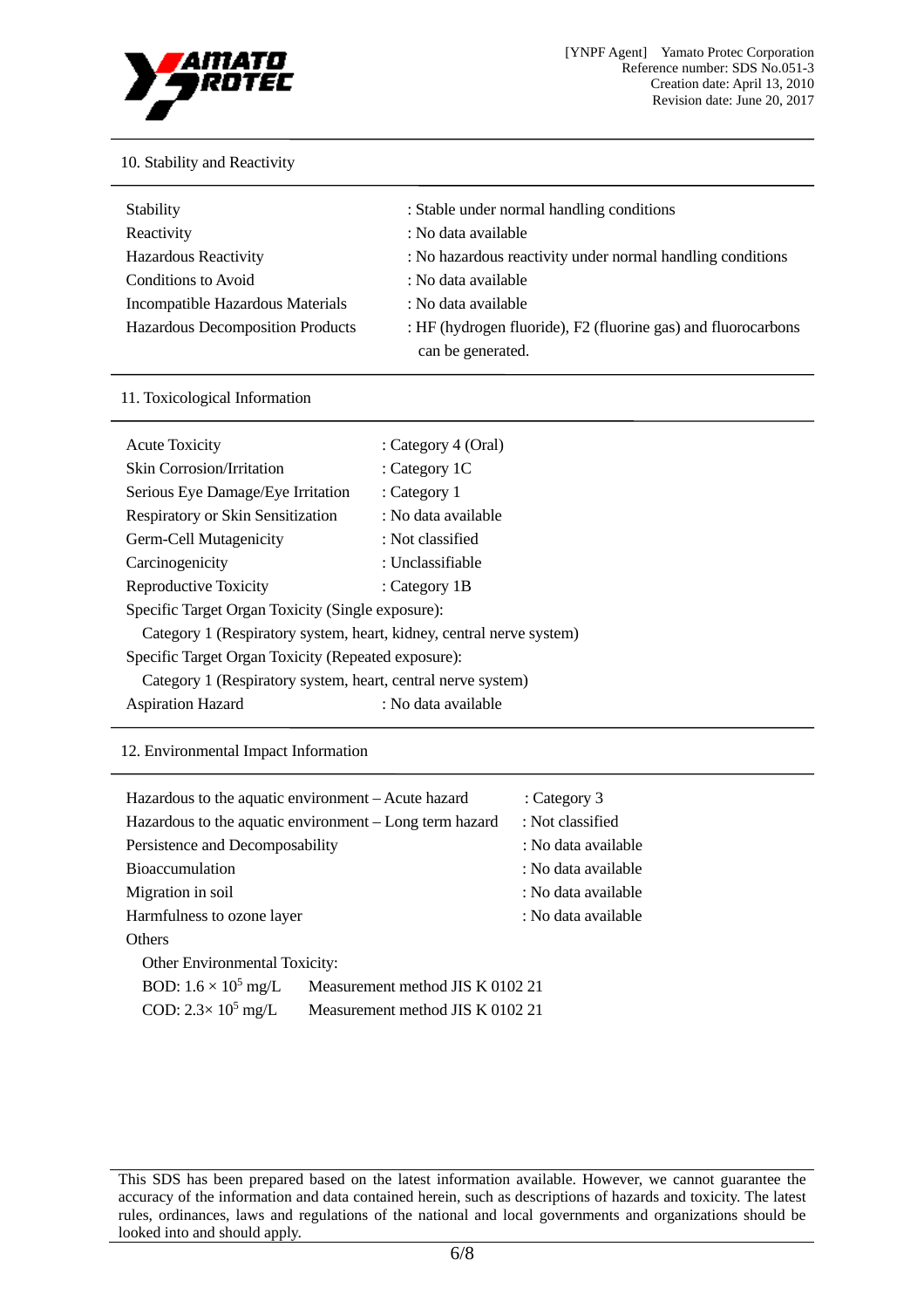

# 13. Disposal Considerations

## Residual Waste

Disposal should be in accordance with applicable laws and local regulations. The substance should be disposed of by waste disposal contractors licensed by the Governor or by local public entities if appropriate. Waste disposal contractor, if used, should be well informed of potential hazards and toxicity from the waste.

# Contaminated Containers and Packages

Containers or should be properly disposed of in accordance with applicable laws and local regulations. If containers are disposed of, their contents should be completely removed.

#### 14. Transport Considerations

| <b>United Nations Number</b>                                                  | : Not applicable                                                                                   |  |
|-------------------------------------------------------------------------------|----------------------------------------------------------------------------------------------------|--|
| <b>Product Name</b><br><b>United Nations Classification</b>                   | : Not applicable<br>: Not applicable                                                               |  |
| <b>Container Class</b>                                                        | : Not applicable                                                                                   |  |
| <b>Marine Pollution Materials</b>                                             | : No data available                                                                                |  |
| <b>Special Safety Measures</b><br><b>National Regulations:</b>                | : Not applicable                                                                                   |  |
| Land Regulatory Information                                                   | Follow the provisions of the Fire Service Act                                                      |  |
| <b>Aeronautical Regulatory Information</b><br>Maritime Regulatory Information | Follow the provisions of the Civil Aeronautics Act<br>Follow the provisions of the Ship Safety Act |  |

This SDS has been prepared based on the latest information available. However, we cannot guarantee the accuracy of the information and data contained herein, such as descriptions of hazards and toxicity. The latest rules, ordinances, laws and regulations of the national and local governments and organizations should be looked into and should apply.